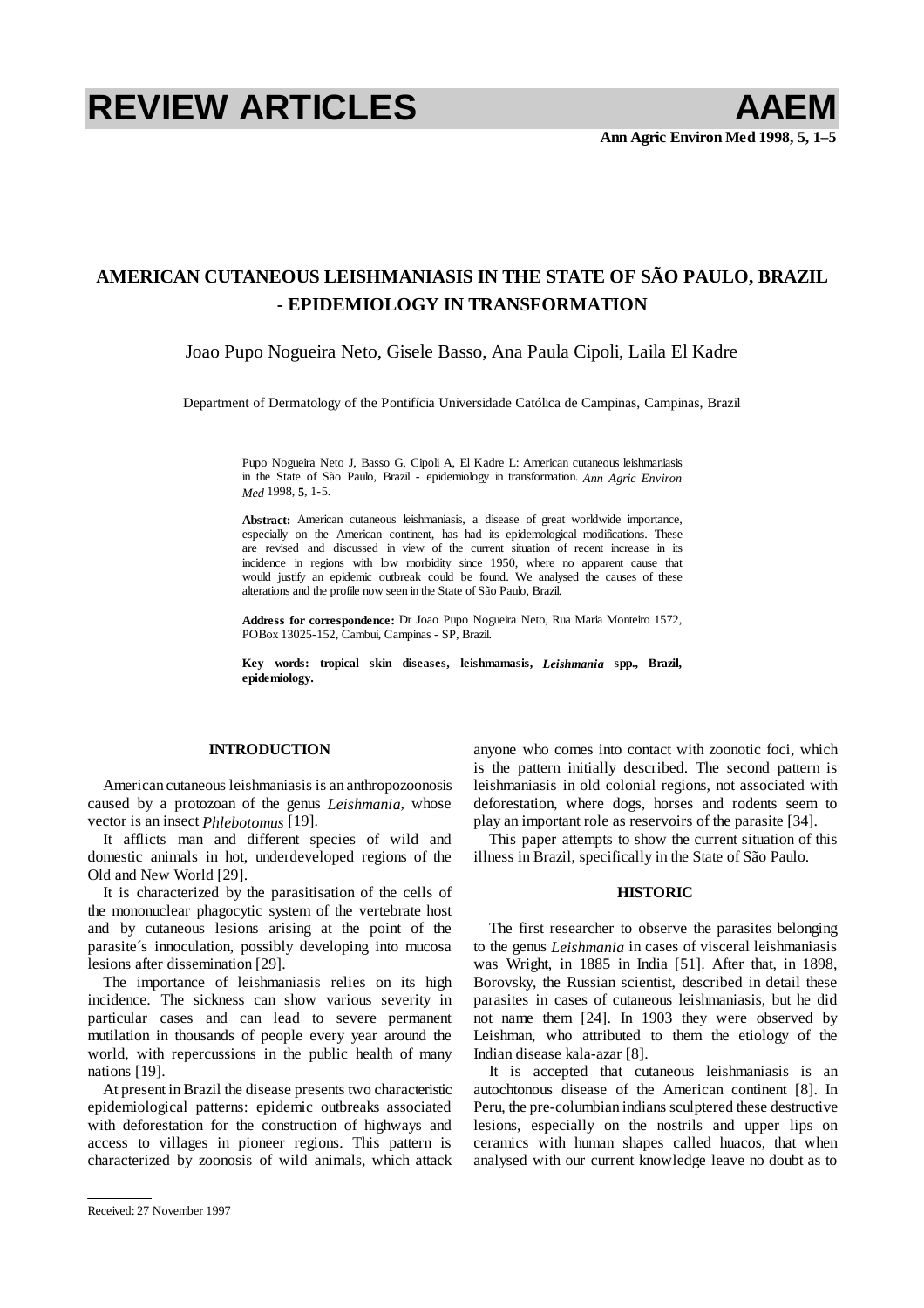

**Figure 1.** Environment classically described as endemic for leishmaniasis (by courtesy of the Secretaria de Saúde do Estado de São Paulo).

its leishmaniatic nature [39]. Already in 1908, Escomel indicated the great similarity existing between the physiognomy presented by the huaco and people afflicted with cutaneous leishmaniasis [14].

In Brazil in 1895, Moreira observed the existence of this illness, clinically identifying it with Biskra's nodule [35].



**Figure 2.** City of Campinas, State of São Paulo, Brazil, with autochtonous cases of leishmaniasis described in recent years.



**Figure 3.** *Phlebotomus* (*Lutzomia*). Species involved in the transmission in our region (by courtesy of the Secretaria de Saúde do Estado de São Paulo).

In Italy in 1895, Breda described the disease in Italians who had returned from São Paulo to their homeland [8]. In 1908, in the Santa Casa de São Paulo a great number of sick people with leishmaniasis appeared [36]. The disease received various denominations (Bauru ulcer, sharp wound, Northeast wound) without the etiological cause being known [36]. Then, on 30 March 1909, Adolfo Lindenberg announced the discovery of the leishmaniasis parasite [27, 28]. In 1911, Pedroso and Dias da Silva, using the Neal, Nory and Nicolle medium, obtained *Leishmania* cultures from material from Bauru ulcers [37].

The idea that cutaneous leishmaniasis was transmitted by man-biting insects of the genus *Phlebotomus* was suggested for the first time in 1905 by Sergent *et al.* [43]. In 1922 in Brazil, Aragão succeeded in reproducing ulceration in a dog by injecting squashed infected insects [5, 34].

*Leishmania brasiliensis* was experimentally inoculated in man by Montenegro in 1923 and later by Herrer and Batistini in 1951 [36]. Based upon these studies, Montenegro introduced in 1926 the intradermal test, currently still in use for the diagnosis of leishmaniasis [34, 36].

As classicaly described by Rey in 1973, leishmaniasis is a wild animal zoonosis, especially affecting rodents, transmission of which depends on *Phlebotomus* spp. living in primitive tropical forests (Fig. 1) [36].

Lately, however, leishmaniasis in Brazil has presented certain epidemological aspects that are distinct from the classical concept, with the appearance of endemic foci apparently not connected to the forest. This pattern is observed by the Secretary of Health in our region (Fig. 2).

#### **NATURAL HISTORY OF THE DISEASE**

The transmission occurs through bites of various insect species of *Phlebotomus* sensu lato belonging to different genera (*Psychodopygus, Lutzomia*), depending on the geographical localization (Fig. 3) [34]. These small insects, measuring from 2 to 3 mm, take cover during the day in humid and dark hiding places [29]. They start their activities at nightfall, and only the female is hematophagous [42]. Forest species bite also during the day when disturbed by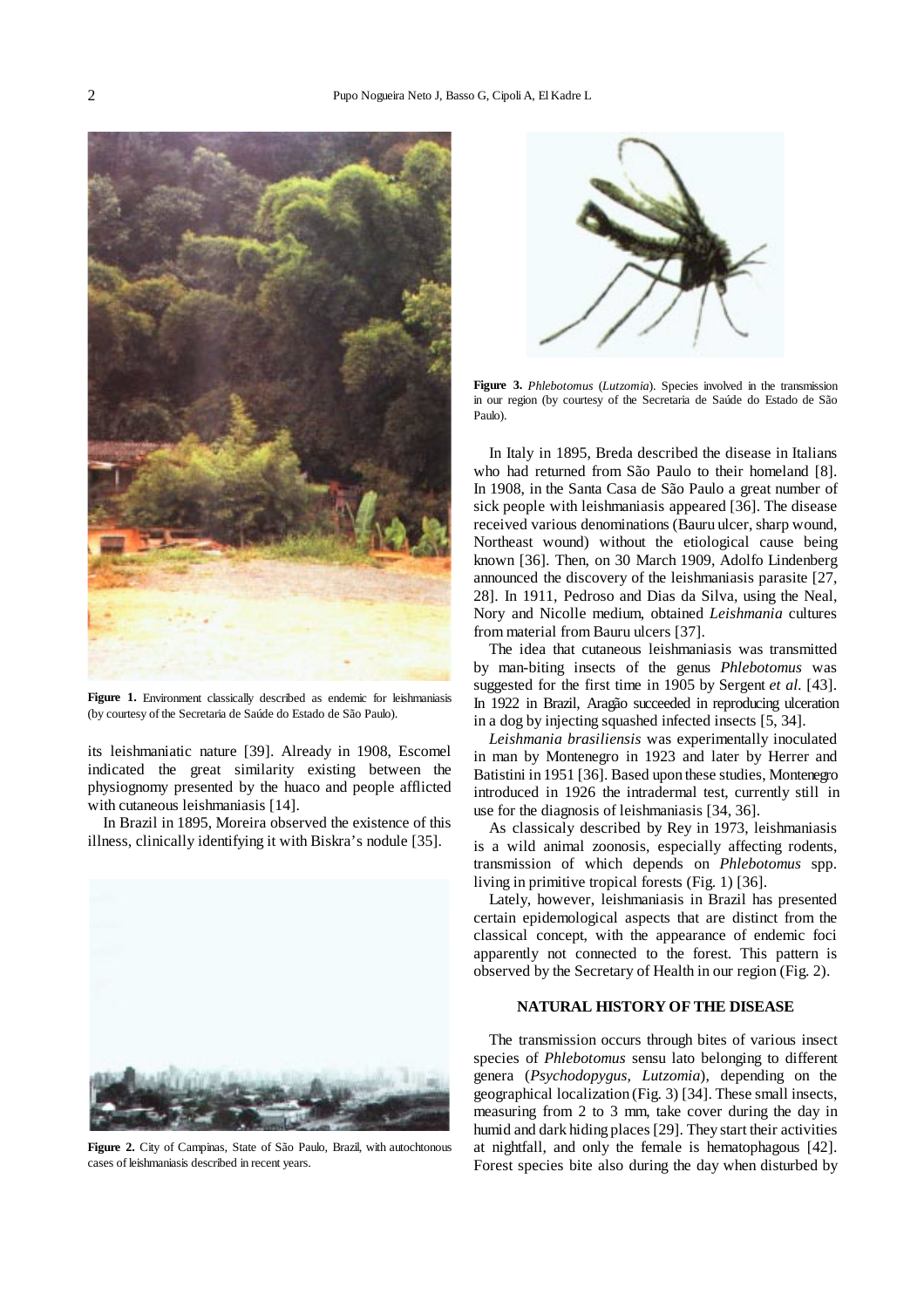

**Figure 4.** Leishmaniatic ulcer on the nose with edges in frame and granulated background.

man, and peridomestic species such as *Lutzomia intermedia* can penetrate houses [29].

Human leishmaniasis is evoked by promastigote forms of the parasite transmitted by the bite of *Phlebotomus* to uncovered parts of the skin [36]. After the incubation phase, which can last from 1 to 12 months, the parasites multiply in the form of amastigotes. The culmination of this process is the appearance of the leishmaniatic lesions (Figures 4–5) [34].

#### **EPIDEMIOLOGY**

The importance of leishmaniasis in the world increases. In 1989, WHO [50] estimated that 350 million people were exposed to the risk of acquiring the disease, and 12 million people were infected in 1992. This places leishmaniasis as one of the six most important infectoparasitary diseases in the world.

Its importance in America is great, the area of appearance of the illness extending from the south of the USA down to the north of Argentina [42]. In Brazil, cases have been noted in practically all the States. In recent years, the Ministry of Health has registered an average of



**Figure 5.** Leishmaniatic lesion on the thigh.

**VORTH-EAST** 12%<br>MIDDLE-WEST SOUTH-EAST SOUTH

**Figure 6.** Geographical distribution of leishmaniasis in Brazil. Areas with higher frequency of cases and proportion of occurrence are indicated by region.

25,000 new cases of American cutaneous and visceral leishmaniasis each year, thus the disease in this area presents the highest prevalence in the world (Fig. 6) [23].

After a general reduction in the occurrence of the different forms of leishmaniasis in the 1950's, the number of registrations has been progressively growing in the last 20 years. Epidemic outbreaks can be observed in the south-east region in which the State of São Paulo is located [34].

The epidemiologic analysis of the incidence of American cutaneous leishmaniasis in various decades reveals the predominantly endemic nature of the disease [19]. Special circumstances that have driven a large human contingency to come into contact with virgin forests have led to the above quoted outbreaks [19]. The natural history of this parasitosis in Brazil has registered in numerous events of this kind, which first occurred some time ago, when the Atlantic Forest (Mata Atlântica) in the south-east region was extensively destroyed [\(Fig. 7\).](#page-3-0)  Nowadays, this scenario is being repeated in a more expressive form with the destruction of the Amazon Forest, but occurs on a smaller scale over the rest of the country, due to the destruction of the residual forest (Mata) [6, 12, 18, 49].

The environmental alterations that arise from the devastation of forests has shown that the species *Leishmania amazonensis* and *L. brasiliensis* are apt to survive in an alternative environment [17, 26]. The first species presents a growing distribution in the country [10]. However, as it has a vector with zoophilic characteristics, it hardly signifies an real risk to humans [19]. On the other hand, *L. brasiliensis* has great ecological importance, made evident by its vast distribution in Brazil and the Americas, in areas of ancient colonization where there was great deforestation, thus beginning to bear distinct epidemiological characteristics in the course of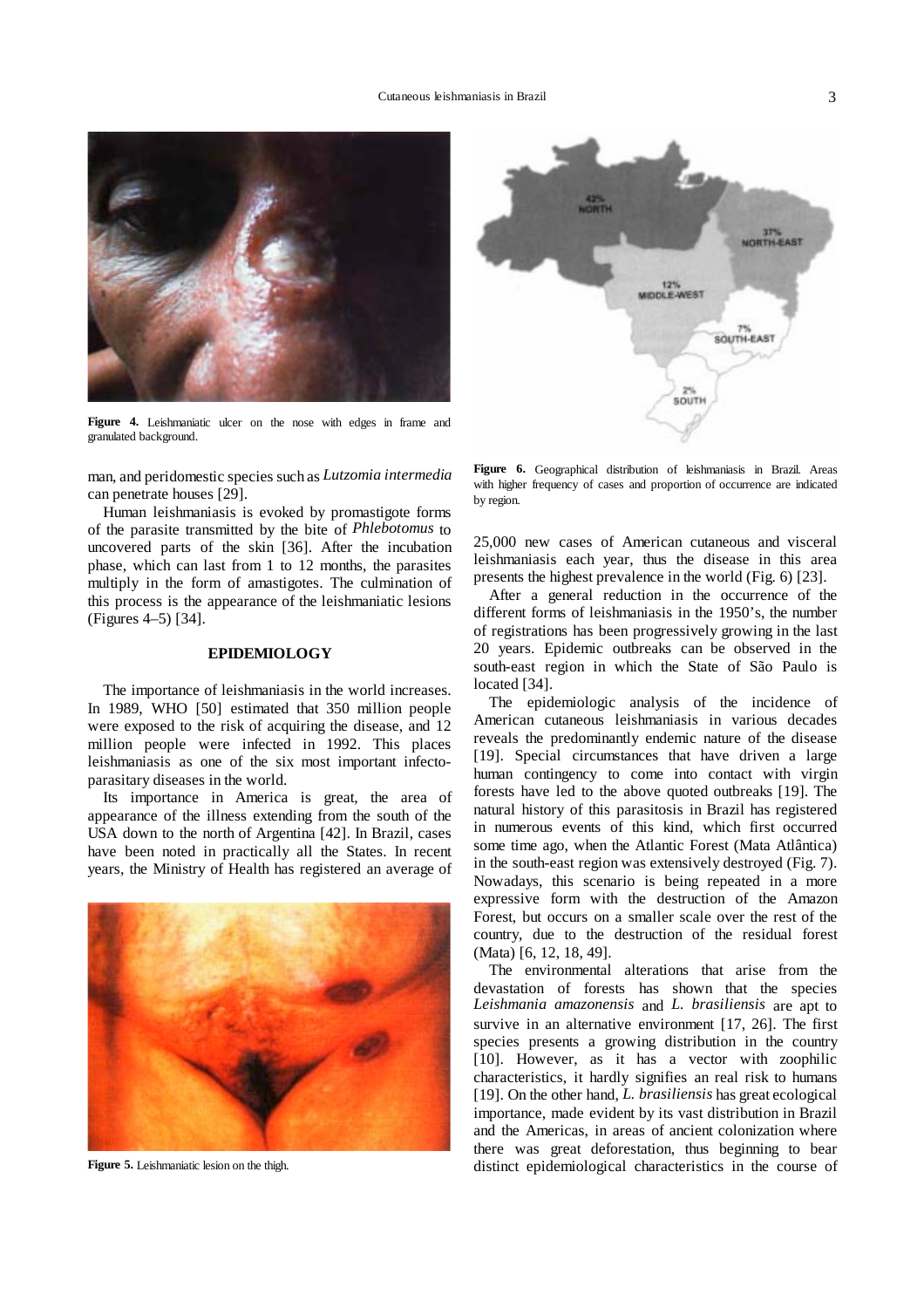<span id="page-3-0"></span>

Figure 7. The advance of deforestation in the State of São Paulo. Modified from Victor, 1975. A. Forest covering in the State of São Paulo at the beginning of the century; B. the same area in the 50's - fall in the incidence of leishmaniasis; C. Current situation.

time according to the distribution of the different species of *Phlebotomus* involved in the transmission [25]. In the 1930's and 1940's, during the process of colonization of the south and south-east regions, the transmission was associated with vectors *Lutzomia whitmani, Lu. pessoai and Lu. mingonei*, of wildlife behaviour [34].

Nowadays, the responsible vector is *Lu. intermedia*, which is found to be associated with the endemic coastal areas, and with the valleys of great rivers of the interior of the country [20, 22] where *Phlebotomus* is found in shelters of domestic animals and surrounding habitations [1, 9, 12, 15, 21, 26, 30, 45, 46, 47]. This occurs because there persists a rigid environmental law which does not allow the deforestation of the banks of rivers in order to avoid obstruction.

The adaptation of *Lu. intermedia* to altered ecosystems is mainly observed when close to forested areas, its presence in forests being quite rare [2, 22].

Up until the present moment, no wild animal has been pointed out as a reservoir of *L. brasiliensis* [29]. However, the encounter of various domestic species that are carriers of the parasite such as dogs, horses and mules is frequent in various Brazilian States [3, 4, 10, 13, 15, 16, 30, 31, 32, 33, 38, 40, 41, 49, 52].

In areas in which *Lu. intermedia* prevails, the endemic has lost its characteristic forest transmission, is not related to occupational activities, and occurs in individuals of both sexes [23] and all ages [19].

In areas where *L. brasiliensis* is present, children and women, as well as domestic dogs, are frequently afflicted, reflecting the dominant character of domestic transmissions [34]. The afflicted population is generally of a low social and economic level [7, 33].

Dogs and horses are the only animals that reproduce an infection that resembles the human disease, and respond to treatment with antimonials [30, 38].

#### **FINAL COMMENTS**

American cutaneous leishmaniasis, once considered to be practically eradicated from places of ancient colonization, has again taken on an endemic nature due to the adaptation of the infectious agents and vectors to environments greatly altered by man. Leishmaniasis must still be remembered as

one of the most important infecto-contagious pathologies in the worldwide public health. It is worthwhile remembering that its control is neither difficult nor expensive, therefore the outbreaks of leishmaniasis and their consequences which still occur in our region - supposedly the richest and most developed in Brazil - cannot be justified.

#### **REFERENCES**

1. Aguiar GM, Vilela ML, Lima RB: Ecology of the sandflies of Rio de Janeiro - food preferences (*Diptera, Psychodidae, Phlebotominae)*. *Mem Inst Oswaldo Cruz* 1987, **82**, 583-584.

2. Aguiar GM, Santos JLP, Galatti EAP: Ecologia dos flebótomos em um recente foco ativo de leishmaniose tegumentar no norte do Estado do Paraná (*Diptera, Psychodidae, Phlebotominae*). *Mem Inst Oswaldo Cruz* 1989, **84 (Supl IV)**, 7-8.

3. Aguiar GM, Rangel EF, *et al.*: *Leishmania (Viannia) braziliensis* associated with domestic animals in Venezuela and Brazil. *Mem Inst Oswaldo Cruz* 1989, **84**, 19-28.

4. Alencar JE: Um caso de leishmaniose tegumentar em *Equus*  assinus. Annais do 16<sup>°</sup>. *Congr Bras Hig*. Niterói-Brasil (manuscript).

5. Aragão HB: Transmissão da leishmaniose no brasil pelo *Phlebotomus intermedius*. *Brazil Med* 1922, **36**, 129-130.

6. Aragão MB, Lima LC: Sobre a dispersão da *L. intermedia. (Diptera, Psychodidae) Cad Saúde Publ* 1987, **4**, 473-479.

7. Araújo Filho MB, Coura JR: Leishmaniose tegumentar americana na Ilha Grande, Rio de Janeiro. 1. Investigação epidemiológica, clínica e laboratorial. *Rev Soc Bras Med Trop* 1981, **14**, 135-143.

8. Azulay RB: *Leishmaniose Tegumentar*. Rio de Janeiro 1952.

9. Barbosa-Santos, EGA, Marzochi, MCA *et al.*: Inquérito epidemiológico e entomológico em área endemica de leishmaniose cutânea no Rio de Janeiro (Pacuí-Jacarepaguá). *Rev Bras Med Trop* 1988, **21 (Suppl)**, 81-82.

10. Barreto AC, Cuba CC, *et al.*: Características epidemiológicas da leishmaniose tegumentar americana, em região endemica do Estado da Bahia, Brasil. 11. Leishmaniose canina. *Rev Soc Med Trop* 1984, **17**, 59-65.

11. Borgonovi M, Chiarini JV, Amaral AZ, Souza Coelho AG, de Oliveira D: De Cobertura vegetal do Estado de São Paulo. 1: Levantamento por fotointerpretação das áreas cobertas com cerrado, cerradão, e campo, em 1962. Bragantia Campinas 1965, **14**, 159-179.

12. Coutinho SG, Marzochi MCA, *et al.* Leishmaniose tegumentar americana. *J Bras Med* 1981, **41**, 104-118.

13. Dias M, Mayrink W, *et al.*: Endemologia da leishmaniose tegumentar americana. 1. Estudo de reservatórios do Estado de Minas Gerais. *Rev Inst Med Trop* 1977, **19**, 403-410.

14. Escomel E: La leishmaniose américaine et les leishmanioses en amériques. *Bull Soc Path Exot* 1929, **22**, 35-46.

15. Falqueto A, Coura JR, *et al.*: Participação do cão no ciclo de transmissão de leishmaniose tegumentar no município de Viana, Espírito Santo. *Mem Inst Oswaldo Cruz* 1986, **81**, 155-163.

16. Falqueto A, Varejão JBM, Sessa PA: Cutaneous leishmanioses in a horse from endemic area in the State of Espírito Santo, Brazil*. Mem Inst Oswaldo Cruz* 1987, **82**, 443.